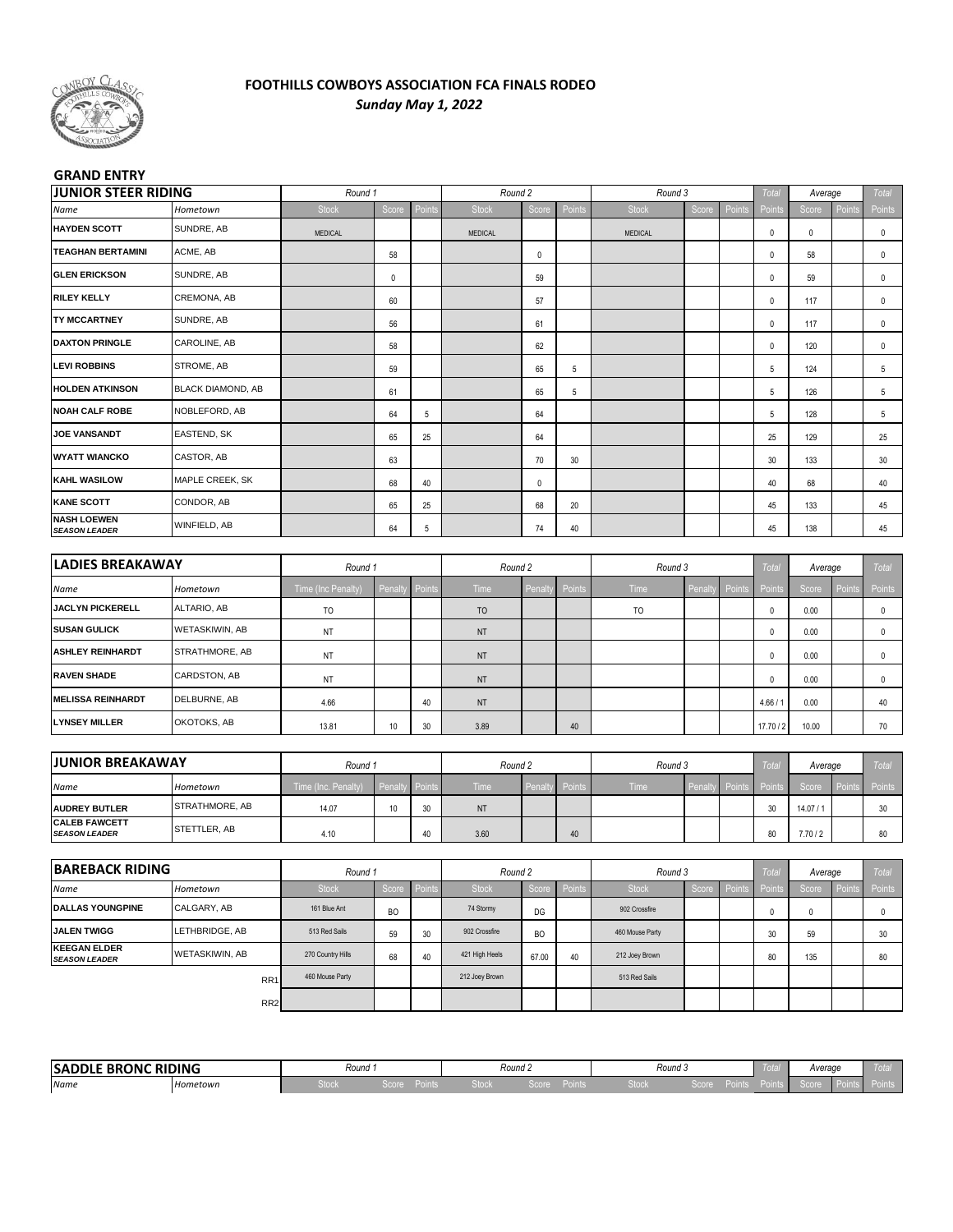| <b>ADRIAN HEMART</b>                      | <b>BLACK DIAMOND, AB</b> | 453 Dog Pound Blonde | DG        |    | 147 Tiger Balm | <b>BO</b> |    | 990 Jingle Horse   |  | $\mathbf{0}$ | $\mathbf{0}$ | $\Omega$         |
|-------------------------------------------|--------------------------|----------------------|-----------|----|----------------|-----------|----|--------------------|--|--------------|--------------|------------------|
| <b>DENTON ARGENT</b>                      | <b>CREMONA, AB</b>       | 562 Rudy Toot Toot   | <b>BO</b> |    | 010 Outfitter  | <b>BO</b> |    | 024 Mouse          |  | $^{\circ}$   | 0            | $\Omega$         |
| <b>NICK BENTLEY</b>                       | LONGVIEW, AB             | 359 Peppy Lepew      | 51        | 10 | 18 George      | <b>MO</b> |    | 462 Hanging Tree   |  | 10           | 51           | 10 <sup>10</sup> |
| <b>DIXON TATTRIE</b>                      | YOUNGSTOWN, AB           | 651 Miss Lizly       | 64        | 20 | 735 Jet Black  | 63        | 10 | 797 Barney         |  | 30           | 127          | 30               |
| <b>ICODY ALBERTSON</b>                    | <b>CROSSFIELD, AB</b>    | 990 Jingle Horse     | <b>MO</b> |    | 707 Barney     | 69        | 40 | 120 Crushed Velvet |  | 40           | 69           | 40               |
| <b>JAKE HENRY</b><br><b>SEASON LEADER</b> | WHEATLAND COUNTY, AB     | 461 Buckeye          | 69        | 30 | 015 Hillbilly  | 67        | 30 | 149 Tiger Balm     |  | 60           | 136          | 60               |
| <b>BRILEY SCOTT</b>                       | SUNDRE, AB               | 261 Gaunch Launch    | 71        | 40 | 024 Mouse      | 66        | 20 | 972 Swag           |  | 60           | 137          | 60               |
|                                           | RR <sub>1</sub>          | 121 Crushed Velvet   |           |    | 972 Swag       |           |    | 261 Gaunch Launch  |  |              |              |                  |
|                                           | RR <sub>2</sub>          | 462 Hanging Tree     |           |    |                |           |    | 359 Peppy Lepew    |  |              |              |                  |

| <b>TIE DOWN ROPING</b>                         |                       | Round 1             |                 |                 | Round 2        |                 |        | Round 3        |         |        | <b>Total</b>     | Average  |               | Total            |
|------------------------------------------------|-----------------------|---------------------|-----------------|-----------------|----------------|-----------------|--------|----------------|---------|--------|------------------|----------|---------------|------------------|
| Name                                           | Hometown              | Time (Inc. Penalty) | Penalty         | Points          | Time           | Penalty         | Points | Time           | Penalty | Points | Points           | Score    | <b>Points</b> | Points           |
| <b>BRYCE KULBACKI</b>                          | <b>RED WILLOW, AB</b> | <b>TO</b>           |                 |                 | T <sub>O</sub> |                 |        | T <sub>O</sub> |         |        | $\mathbf 0$      | 0.0      |               | 0                |
| <b>IGARRET HUGHSON</b><br><b>SEASON LEADER</b> | FOREMOST, AB          | NT                  |                 |                 | <b>NT</b>      |                 |        |                |         |        | $\mathbf 0$      | 0.0      |               | 0                |
| <b>DANNY FINNERTY</b>                          | <b>DUCHESS, AB</b>    | NT                  |                 |                 | 15.0           |                 |        |                |         |        | $^{\circ}$       | 15.0 / 1 |               |                  |
| <b>CHASE KELLETT</b>                           | PICTURE BUTTE, AB     | NT                  |                 |                 | 13.0           |                 |        |                |         |        | $^{\circ}$       | 13.0 / 1 |               | $\mathbf{0}$     |
| <b>TYSON WRIGHT</b>                            | LETHBRIDGE, AB        | 25.6                | 10 <sup>°</sup> | 10 <sup>°</sup> | 23.6           | 10 <sup>1</sup> |        |                |         |        | 10 <sup>10</sup> | 49.5/2   |               | 10 <sup>10</sup> |
| <b>JORDAN RICHARDSON</b>                       | <b>BLUFFTON, AB</b>   | 12.6                |                 | 30              | <b>NT</b>      |                 |        |                |         |        | 30               | 12.6/1   |               | 30               |
| <b>ROD WARREN</b>                              | BIG VALLEY, AB        | NT                  |                 |                 | 12.0           |                 | 30     |                |         |        | 30               | 12.0 / 1 |               | 30               |
| <b>KYLE FODEN</b>                              | OKOTOKS, AB           | 23.7                | 10              | 20              | 12.1           |                 | 15     |                |         |        | 35               | 35.8/2   |               | 35               |
| <b>COOPER RESCH</b>                            | STETTLER, AB          | NT                  |                 |                 | 9.6            |                 | 40     |                |         |        | 40               | 9.6 / 1  |               | 40               |
| <b>TY HERMAN</b>                               | HILDA, AB             | 11.2                |                 | 40              | 12.1           |                 | 15     |                |         |        | 55               | 23.3/2   |               | 55               |

| <b>JUNIOR BULL RIDING</b>                   |                      | Round 1      |           |                 | Round 2           |           |        | Round 3           |       |        | Total         | Average |               | Total  |
|---------------------------------------------|----------------------|--------------|-----------|-----------------|-------------------|-----------|--------|-------------------|-------|--------|---------------|---------|---------------|--------|
| Name                                        | Hometown             | <b>Stock</b> | Score     | Points          | <b>Stock</b>      | Score     | Points | <b>Stock</b>      | Score | Points | <b>Points</b> | Score,  | <b>Points</b> | Points |
| <b>IKESTON LOEWEN</b>                       | <b>WINFIELD, AB</b>  | A7 Dean      | <b>BO</b> |                 | 921 Jams & Jelly  | 60        |        | B7 Leroy          |       |        | u             | 60.00   |               |        |
| <b>KEGAN BISHELL</b>                        | CONSORT, AB          | 2 Kojack     | 62        | 20              | F4 Joe Exotic     | <b>BO</b> |        | 316 Lionel        |       |        | 20            | 62.00   |               | 20     |
| <b>GORDON ERICKSON</b>                      | SUNDRE, AB           | B7 Leroy     | 61        | 10 <sup>°</sup> | 87                | 67        | 30     | A7 Dean           |       |        | 40            | 128.00  |               | 40     |
| <b>BEAU GARDNER</b><br><b>SEASON LEADER</b> | ARROWWOOD, AB        | 316 Lionel   | 56        |                 | 62 Jake The Snake | 73        | 40     | 476 Wacky Tabacky |       |        | 40            | 129.00  |               | 40     |
| <b>GRIFFEN KOESTER</b>                      | <b>ROCKYFORD, AB</b> | 50 Pokerface | 63        | 30              | 702 Red Claw      | 65        | 20     | 48 JR Thomas      |       |        | 50            | 128.00  |               | 50     |
| <b>BRAHMER GAEHRING</b>                     | <b>COUTTS, AB</b>    | 2B Stingwray | 66        | 40              | 28                | 63        | 10     | F4 Joe Exotic     |       |        | 50            | 129.00  |               | 50     |
|                                             | RR <sub>1</sub>      | JR Thomas    |           |                 | Wacky Tabacky     |           |        | 2B Stingwray      |       |        |               |         |               |        |
|                                             | RR <sub>2</sub>      |              |           |                 |                   |           |        |                   |       |        |               |         |               |        |

| <b>STEER WRESTLING</b>                      |                    | Round 1        |         |          | Round 2        |                      |        | Round 3     |        |          | Total  | Average |        | <b>Total</b> |
|---------------------------------------------|--------------------|----------------|---------|----------|----------------|----------------------|--------|-------------|--------|----------|--------|---------|--------|--------------|
| Name                                        | Hometown           | <b>Time</b>    | Penalty | v Points | <b>Time</b>    | Penalty <sup>1</sup> | Points | <b>Time</b> | Penalt | v Points | Points | Score   | Points | Points       |
| <b>CARTER MCINTYRE</b>                      | SUNDRE, AB         | <b>MEDICAL</b> |         |          | <b>MEDICAL</b> |                      |        | MEDICAL     |        |          |        | 0.0     |        |              |
| <b>BART HOLLOWAY</b>                        | SIKSIKA, AB        | NT             |         |          | <b>NT</b>      |                      |        |             |        |          |        | 0.0     |        |              |
| <b>KEENAN CRANE</b>                         | CARDSTON, AB       | <b>NT</b>      |         |          | 15.1           | ΙUΙ                  | 30     |             |        |          | 30     | 15.1/1  |        | 30           |
| <b>GLEN ALLEN NASH</b>                      | DRAYTON VALLEY, AB | NT             |         |          | 14.3           | 10 <sup>°</sup>      | 40     |             |        |          | 40     | 14.3/1  |        | 40           |
| <b>WYATT WILSON</b><br><b>SEASON LEADER</b> | RIMBEY, AB         | 8.6            |         | 40       | <b>NT</b>      |                      |        |             |        |          | 40     | 8.6/1   |        | 40           |

### **INTERMISSION**

| <b>LADIES BARREL RACING</b> |                       | Round 1       |   | Round 2 |   | Round 3 |  | rota   | Average | $U_{\rm L}$ |
|-----------------------------|-----------------------|---------------|---|---------|---|---------|--|--------|---------|-------------|
| Name                        | Hometown              | iric Perialiv |   | lime !  |   | l ime   |  |        |         |             |
| <b>ISUSAN GULICK</b>        | <b>WETASKIWIN, AB</b> | 16.228        | v | 16.050  | ື |         |  | $\sim$ | 32.278  |             |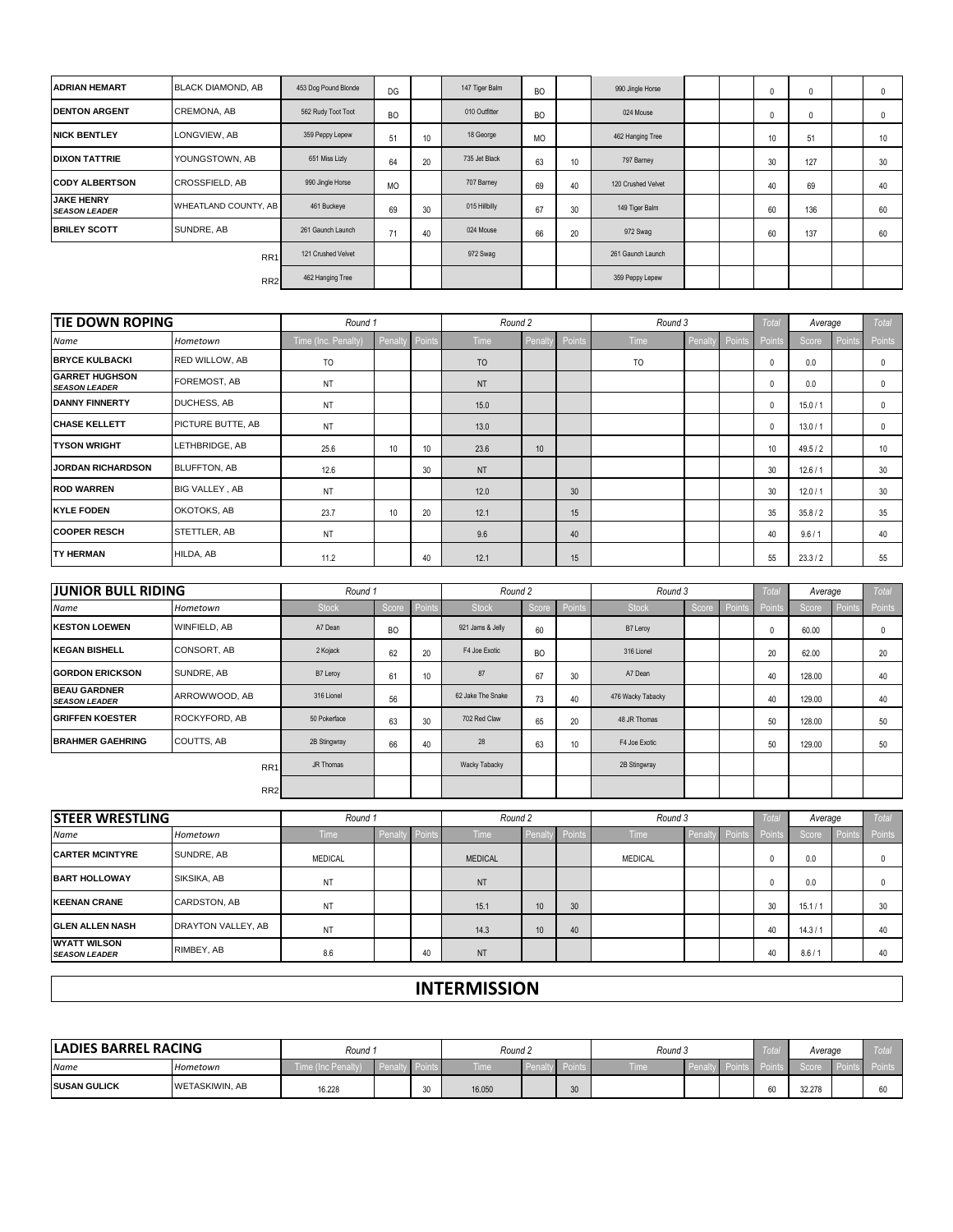| <b>TIFFANY WATSON</b>                         | PINCHER CREEK, AB    | 16.255             |                | 20                | 16.064         |                 | 20            |                |        |        | 40           | 32.319         |       | 40           |
|-----------------------------------------------|----------------------|--------------------|----------------|-------------------|----------------|-----------------|---------------|----------------|--------|--------|--------------|----------------|-------|--------------|
| <b>DAYNA SEWELL</b>                           | SUNDRE, AB           | 16.463             |                |                   | 15.933         |                 | 40            |                |        |        | 40           | 32.396         |       | 40           |
| <b>BRANDY VOGT</b>                            | CRANBROOK, BC        | 16.154             |                | 40                | 16.289         |                 |               |                |        |        | 40           | 32.443         |       | 40           |
| <b>KIRBY PENTTILA</b>                         | CALGARY, AB          | 16.289             |                | 10                | 16.182         |                 | 10            |                |        |        | 20           | 32.471         |       | 20           |
| <b>KAITLYN JACOBSON</b>                       | OKOTOKS, AB          | 16.660             |                |                   | 16.400         |                 |               |                |        |        | 0            | 33.060         |       | 0            |
| <b>LYNSEY MILLER</b>                          | OKOTOKS, AB          | 16.807             |                |                   | 16.286         |                 |               |                |        |        | 0            | 33.093         |       | $\mathbf 0$  |
| <b>DIANE SEWELL</b>                           | SUNDRE, AB           | 17.603             |                |                   | 16.475         |                 |               |                |        |        | $\mathbf 0$  | 34.078         |       | 0            |
| <b>SHANNON VAN BUSKIRK</b>                    | CLARESHOLM, AB       | 17.243             |                |                   | 17.375         |                 |               |                |        |        | $\mathbf 0$  | 34.618         |       | $\mathbf 0$  |
| <b>SHARYL MALIN</b>                           | OKOTOKS, AB          | 16.883             |                |                   | 21.783         | $5\phantom{.0}$ |               |                |        |        | $\mathbf 0$  | 38.666         |       | $\pmb{0}$    |
| <b>BOBBIE GOODWIN</b>                         | CRANBROOK, BC        | 16.979             |                |                   | 21.713         | 5               |               |                |        |        | $\mathbf 0$  | 38.692         |       | $\mathbf 0$  |
| <b>AMARA FINNERTY</b><br><b>SEASON LEADER</b> | HIGH RIVER, AB       | 22.323             | $\overline{5}$ |                   | 16.428         |                 |               |                |        |        | $\mathbf 0$  | 38.751         |       | 0            |
| <b>LYNN MCGONIGLE</b>                         | WHEATLAND COUNTY, AB | 27.198             | $10$           |                   | 16.876         |                 |               |                |        |        | $\pmb{0}$    | 44.074         |       | $\mathbf 0$  |
| <b>JUNIOR BARREL RACING</b>                   |                      | Round 1            |                |                   | Round 2        |                 |               | Round 3        |        |        | Total        | Average        |       | <b>Total</b> |
| Name                                          | Hometown             | Time (Inc Penalty) | Penal          | Point             | Time           | Penalt          | <b>Points</b> | Time           | Penal  | Point  | Points       | Score          | Point | Points       |
| ZOE BUECKERT                                  | OKOTOKS, AB          | 16.484             |                | 40                | 16.174         |                 | 20            |                |        |        | 60           | 32.658         |       | 60           |
| <b>AMY NAISMITH</b><br><b>SEASON LEADER</b>   | BRANT, AB            | 16.628             |                | 30                | 16.098         |                 | 30            |                |        |        | 60           | 32.726         |       | 60           |
| JAYDEN DONALD                                 | CRANBROOK, BC        | 21.322             | 5              |                   | 16.018         |                 | 40            |                |        |        | 40           | 37.340         |       | 40           |
| <b>RHEGAN SHADE</b>                           | LETHBRIDGE, AB       | 16.857             |                | 20                | 21.364         | $5\phantom{.0}$ |               |                |        |        | 20           | 38.221         |       | 20           |
| <b>MARY SALIBA</b>                            | CALGARY, AB          | 17.390             |                |                   | 16.601         |                 | 10            |                |        |        | 10           | 33.991         |       | 10           |
| <b>RHYS DESMET</b>                            | WHEATLAND COUNTY, AB | 16.920             |                | 10                | 29.894         | $10$            |               |                |        |        | 10           | 46.814         |       | 10           |
| <b>NEVEAH LITTLE BEAR</b>                     | MORLEY, AB           | 17.294             |                |                   | 21.958         | $5\phantom{.0}$ |               |                |        |        | $\pmb{0}$    | 39.252         |       | 0            |
| <b>LUCILE SIRODOT</b>                         | CALGARY, AB          | 17.113             |                |                   | 17.103         |                 |               |                |        |        | $\mathbf 0$  | 34.216         |       | 0            |
| <b>TRINITY SEWELL</b>                         | SPARWOOD, BC         | 17.375             |                |                   | 21.588         | $5\phantom{.0}$ |               |                |        |        | $\mathbf 0$  | 38.963         |       | $\mathbf 0$  |
| <b>JOLIE DESMET</b>                           | WHEATLAND COUNTY, AB | 21.966             | 5              |                   | 26.775         | 10              |               |                |        |        | $\mathbf 0$  | 48.741         |       | $\mathbf 0$  |
| <b>PRESLEY RYAN</b>                           | CALGARY, AB          | <b>MEDICAL</b>     |                |                   | <b>MEDICAL</b> |                 |               | <b>MEDICAL</b> |        |        | $\pmb{0}$    | <b>MEDICAL</b> |       | $\mathbf 0$  |
| <b>PEE WEE BARREL RACING</b>                  |                      | Round 1            |                |                   | Round 2        |                 |               | Round 3        |        |        | <b>Total</b> | Average        |       | <b>Total</b> |
| Name                                          | Hometown             | Time (Inc Penalty) | Penalt         | <sup>o</sup> oint | Time           | Penalt          | Point         | Time           | Penalt | Point: | Points       | Score          | Point | Points       |
| <b>ALLEY BUECKERT</b><br><b>SEASON LEADER</b> | OKOTOKS, AB          | 16.266             |                | 40                | 16.180         |                 | 40            |                |        |        | 80           | 32.446         |       | 80           |
| <b>BROOKE ANDERSON</b>                        | OKOTOKS, AB          | 16.664             |                | 30                | 16.746         |                 | 20            |                |        |        | 50           | 33.410         |       | 50           |
| CHECOTAH<br><b>MANY GREY HORSES</b>           | CARDSTON, AB         | 16.905             |                | 10                | 16.415         |                 | 30            |                |        |        | 40           | 33.320         |       | 40           |
| <b>MOLLY BECKER</b>                           | ALIX, AB             | 16.787             |                | 20                | 16.898         |                 | 10            |                |        |        | 30           | 33.685         |       | 30           |

# **THANK YOU TO ALL THE VOLUNTEERS TO HELP MAKE THIS EVENT A SUCCESS**

## **THANK YOU TO ALL THE SPONSORS**

| <b>INOVICE HORSE RIDING</b>                   |                     | Round 1            |       |                        | Round 2         |      |              | Round 3          |     | Total | Average | Tota   |
|-----------------------------------------------|---------------------|--------------------|-------|------------------------|-----------------|------|--------------|------------------|-----|-------|---------|--------|
| Name                                          | Hometown            | Stock              | Score | $\blacksquare$ Points: | <b>Stock</b>    |      | Score Points | Stock            | ⊟Po |       | Score   | Points |
| <b>JARED CORREIA</b>                          | CALGARY, AB         | 352 Buffalo Briefs | 60    | 10 <sup>10</sup>       | 201 Joe King    | $-1$ |              | 362 Poverty Bend |     |       | 117     | 10     |
| <b>BRILEY SCOTT</b>                           | SUNDRE, AB          | 153 Hay Bear       | 59    |                        | 008 Miss Kitty  |      |              | 202 Sweet Spot   |     |       | 130     | 25     |
| <b>BLAIN PENGELLY</b><br><b>SEASON LEADER</b> | <b>CAROLINE, AB</b> | 032 Boomer Johnson | 64    |                        | J22 Silk Screen | 64   |              | 008 Miss Kitty   |     |       | 128     | 40     |